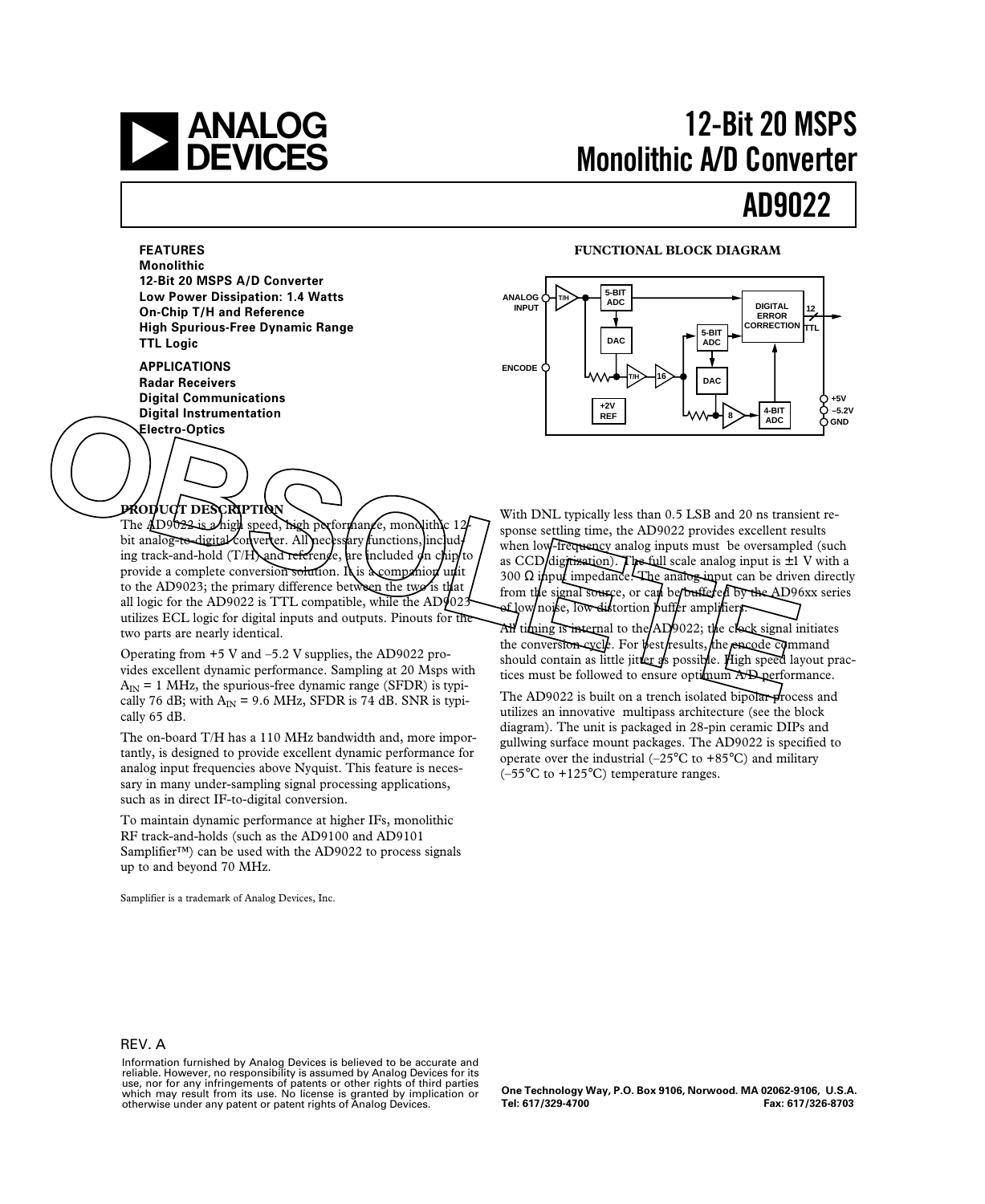# **AD9022–SPECIFICATIONS ELECTRICAL CHARACTERISTICS**  $(+V_s = +5 V; -V_s = -5.2 V;$  Encode = 20 MSPS, unless otherwise noted)

| <b>Parameter (Conditions)</b>                                                                                                                                                                                            | Temp                                                                                                                                | <b>Test</b><br>Level                                                                                     |                   |                                                                  | AD9022AQ/AZ<br>Min Typ Max                          |                   |                                                                  | AD9022BQ/BZ<br>Min Typ Max                         |                   | AD9022SQ/SZ                                                      | Min Typ Max                                         | <b>Units</b>                                                                                            |
|--------------------------------------------------------------------------------------------------------------------------------------------------------------------------------------------------------------------------|-------------------------------------------------------------------------------------------------------------------------------------|----------------------------------------------------------------------------------------------------------|-------------------|------------------------------------------------------------------|-----------------------------------------------------|-------------------|------------------------------------------------------------------|----------------------------------------------------|-------------------|------------------------------------------------------------------|-----------------------------------------------------|---------------------------------------------------------------------------------------------------------|
| <b>RESOLUTION</b>                                                                                                                                                                                                        |                                                                                                                                     |                                                                                                          | 12                |                                                                  |                                                     | 12                |                                                                  |                                                    | 12                |                                                                  |                                                     | <b>Bits</b>                                                                                             |
| DC ACCURACY<br>Differential Nonlinearity<br><b>Integral Nonlinearity</b><br>No Missing Codes<br>Offset Error<br>Gain Error<br>Thermal Noise                                                                              | $+25^{\circ}$ C<br>Full<br>$+25^{\circ}$ C<br>Full<br>Full<br>$+25^{\circ}$ C<br>Full<br>$+25^{\circ}$ C<br>Full<br>$+25^{\circ}$ C | $\bf{I}$<br><b>VI</b><br>$\mathbf I$<br><b>VI</b><br>VI<br>$\mathbf{I}$<br>VI<br>$\mathbf{I}$<br>VI<br>V |                   | 0.6<br>1.3<br>1.6<br>Guaranteed<br>5<br>15<br>0.5<br>0.6<br>0.57 | 0.75<br>1.0<br>2.5<br>3.0<br>25<br>35<br>2.5<br>3.5 |                   | 0.4<br>1.3<br>1.6<br>Guaranteed<br>5<br>15<br>0.5<br>0.6<br>0.57 | 0.5<br>1.0<br>2.0<br>3.0<br>25<br>35<br>2.5<br>3.5 |                   | 0.6<br>1.3<br>1.6<br>Guaranteed<br>5<br>15<br>0.5<br>0.6<br>0.57 | 0.75<br>1.0<br>2.5<br>3.0<br>25<br>35<br>2.5<br>3.5 | <b>LSB</b><br><b>LSB</b><br><b>LSB</b><br><b>LSB</b><br>mV<br>$\rm mV$<br>$%$ FS<br>$\%$ FS<br>LSB, rms |
| ANALOG INPUT<br>Input Voltage Range<br>Input Resistance<br>Input Capacitance<br>Analog Bandwidth                                                                                                                         | Full<br>725.C<br>$-25^\circ$                                                                                                        | IV<br>V<br>V                                                                                             | 240               | ±1.024<br>300<br>5<br>110                                        | 360                                                 | 240               | ±1.024<br>5<br>110                                               | 300 360                                            | 240               | ±1.024<br>300 360<br>5<br>110                                    |                                                     | $\ensuremath{\text{V}}$<br>$\Omega$<br>pF<br>MHz                                                        |
| SWITZHING PERFORMANCE<br>Minimum Conversion Rate<br>Maximum Conversion Rate<br>Aperture Delay $(t_A)$<br>Aperture Uncertainty (Jitter)<br>Output Delay (t <sub>OD</sub> )                                                | +25 $\infty$<br>Full<br>$4$ 5° $\phi$<br>±25 C<br>Full                                                                              | V<br>VI                                                                                                  | l0<br>.55<br>15   | 0/71                                                             | 0.85<br>27.5                                        | 20<br>0.55<br>15  | 0.71                                                             | 4<br>0.85<br>27.5                                  | 20<br>0.55<br>15  | 0.71                                                             | 4<br>0.85                                           | <b>Msps</b><br><b>Msps</b><br>ns<br>ps, rms<br>ns                                                       |
| <b>ENCODE INPUT</b><br>Logic Compatibility<br>Logic "1" Voltage<br>Logic "0" Voltage<br>Logic "1" Current<br>Logic "0" Current<br>Input Capacitance<br>Pulse Width (High)<br>Pulse Width (Low)                           | Full<br>Full<br>Full<br>Full<br>$+25^{\circ}$ C<br>$+25^{\circ}$ C<br>$+25^{\circ}$ C                                               | VI<br>VI<br>VI<br>VI<br>V<br>IV<br>IV                                                                    | 2.0<br>22.5<br>20 | TTL<br>8<br>8<br>6                                               | 0.8<br>20<br>20<br>125<br>125                       | 2.0<br>22.5<br>20 | TIL<br>8<br>$\,8\,$<br>6                                         | 0.8<br>20<br>20<br>125<br>125                      | 2/0<br>22.5<br>20 | TTL<br>$\,8\,$<br>8<br>6                                         | $\phi$ .8<br>/20<br>9Ω<br>125<br>125                | V<br>$\mu A$<br>$\mu$ A<br>$\overline{\text{pF}}$<br>ns<br>ns                                           |
| DYNAMIC PERFORMANCE<br><b>Transient Response</b><br>Overvoltage Recovery Time<br>Harmonic Distortion<br>Analog Input @ 1.2 MHz<br>@ 1.2 MHz<br>@ 4.3 MHz<br>@ 9.6 MHz<br>@ 9.6 MHz<br>Signal-to-Noise Ratio <sup>2</sup> | $+25^{\circ}$ C<br>$+25^{\circ}$ C<br>$+25^{\circ}\mathrm{C}$<br>Full<br>$+25^{\circ}$ C<br>$+25^{\circ}$ C<br>Full                 | V<br>V<br>I<br>$\mathbf V$<br>V<br>$\bf{I}$<br>V                                                         | 65<br>63          | 20<br>20<br>73<br>$70\,$<br>73<br>$72\,$<br>68                   |                                                     | 70<br>69          | 20<br>20<br>75<br>72<br>75<br>$74\,$<br>72                       |                                                    | 65<br>63          | 20<br>20<br>73<br>70<br>73<br>72<br>68                           |                                                     | ns<br>ns<br>dBc<br>$\mathrm{dBc}$<br>$\mathrm{dBc}$<br>dBc<br>$\mathrm{dBc}$                            |
| Analog Input @ 1.2 MHz<br>@ 1.2 MHz<br>@ 4.3 MHz<br>@ 9.6 MHz<br>@ 9.6 MHz<br>Signal-to-Noise Ratio <sup>2</sup>                                                                                                         | $+25^{\circ}$ C<br>Full<br>$+25^{\circ}$ C<br>$+25^{\circ}$ C<br>Full                                                               | $\rm I$<br>V<br>V<br>$\bf{I}$<br>V                                                                       | 62<br>61          | 64<br>63<br>64<br>63<br>62                                       |                                                     | 64<br>63          | 66<br>65<br>66<br>65<br>63                                       |                                                    | 62<br>61          | 64<br>63<br>64<br>63<br>62                                       |                                                     | $\mathrm{dB}$<br>dB<br>$\mathrm{dB}$<br>$\mathrm{dB}$<br>$\mathrm{dB}$                                  |
| (Without Harmonics)<br>Analog Input @ 1.2 MHz<br>@ 1.2 MHz<br>@ 4.3 MHz<br>@ 9.6 MHz<br>@ 9.6 MHz                                                                                                                        | $+25^{\circ}$ C<br>Full<br>$+25^{\circ}$ C<br>$+25^{\circ}$ C<br>Full                                                               | $\bf{I}$<br>$\mathbf V$<br>V<br>$\rm I$<br>V                                                             | 63<br>62          | 66<br>64<br>66<br>65<br>63                                       |                                                     | 65<br>64          | 67<br>66<br>66<br>66<br>65                                       |                                                    | 63<br>62          | 66<br>64<br>66<br>65<br>63                                       |                                                     | dB<br>dB<br>dB<br>$\mathrm{dB}$<br>$\mathrm{dB}$                                                        |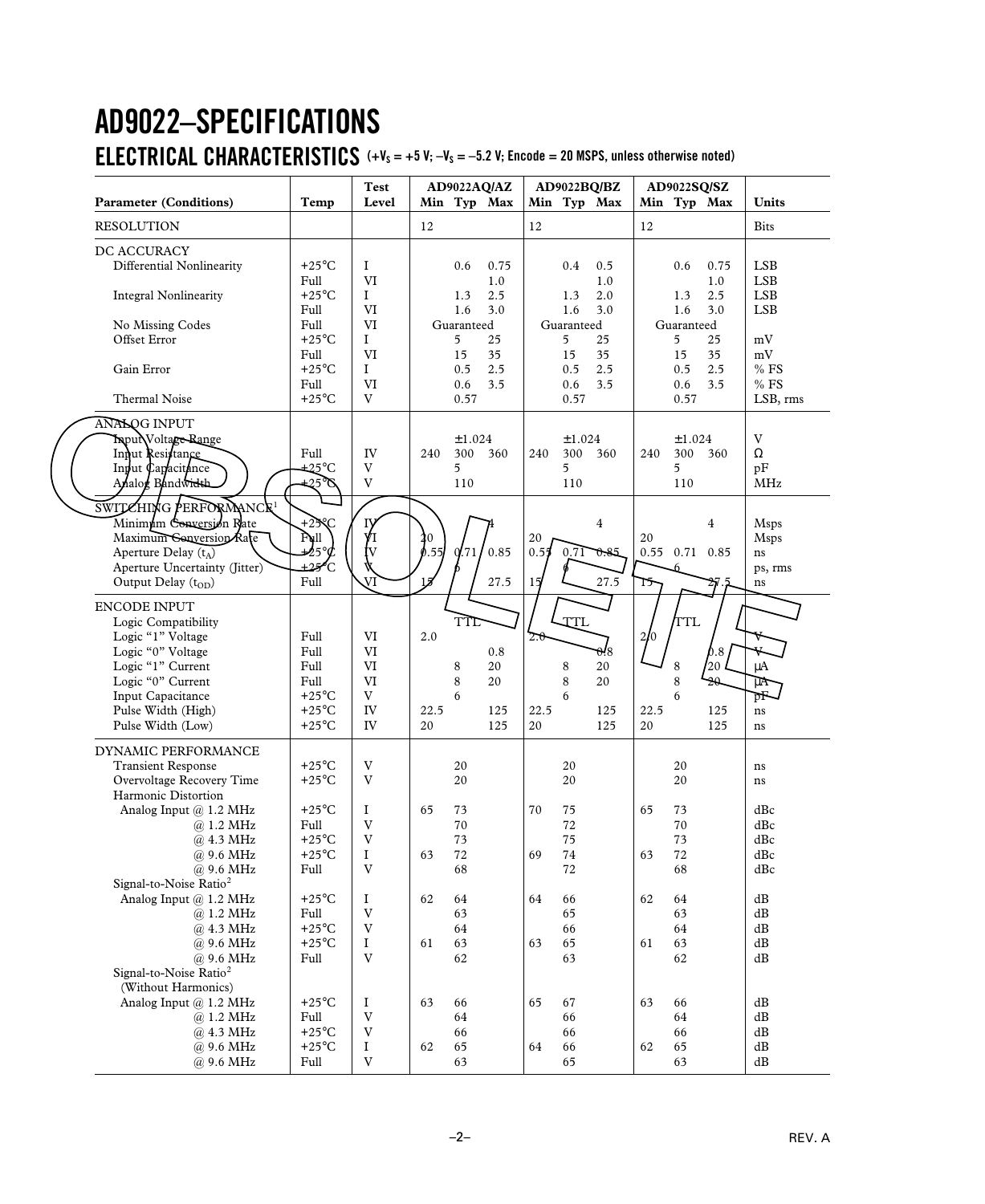|                                                               |                 | Test  | AD9022AQ/AZ              | AD9022BQ/BZ              | <b>AD9022SQ/SZ</b>       |              |
|---------------------------------------------------------------|-----------------|-------|--------------------------|--------------------------|--------------------------|--------------|
| <b>Parameter (Conditions)</b>                                 | Temp            | Level | Min Typ Max              | Min Typ Max              | Min Typ Max              | <b>Units</b> |
| Two-Tone Intermodulation<br>Distortion Rejection <sup>3</sup> | $+25^{\circ}$ C | V     | 74                       | 74                       | 74                       | dBc          |
| DIGITAL OUTPUTS <sup>1</sup><br>Logic Compatibility           |                 |       | <b>TTL</b>               | TTL                      | <b>TTL</b>               |              |
| Logic "1" Voltage                                             | Full            | VI    | 2.4                      | 2.4                      | 2.4                      | V            |
| Logic "0" Voltage                                             | Full            | VI    | 0.5                      | 0.5                      | 0.5                      | V            |
| Output Coding                                                 |                 |       | Offset Binary            | Offset Binary            | Offset Binary            |              |
| <b>POWER SUPPLY</b>                                           |                 |       |                          |                          |                          |              |
| $+V_s$ Supply Voltage                                         | Full            | VI    | 5.0<br>4.75<br>5.25      | 4.75<br>5.0<br>5.25      | 4.75<br>5.0<br>5.25      | mA           |
| $+V_s$ Supply Current                                         | Full            | VI    | 100<br>120               | 120<br>100               | 100<br>120               | mA           |
| $-VS$ Supply Voltage                                          | Full            | VI    | $-5.45 - 5.2$<br>$-4.95$ | $-5.45 - 5.2$<br>$-4.95$ | $-5.45 - 5.2$<br>$-4.95$ | mA           |
| $-V_s$ Supply Current                                         | Full            | VI    | 180<br>220               | 180<br>220               | 180<br>220               | mA           |
| Power Dissipation                                             | Full            | VI    | 1.4<br>1.9               | 1.9<br>1.4               | 1.4<br>1.9               | W            |
| Power Supply                                                  |                 |       |                          |                          |                          |              |
| Rejection Ratio (PSRR) <sup>4</sup>                           | Full            | V     | 32                       | 32                       | 32                       | mV/V         |

#### OT<br>ID9  $AD9022$  load is a single  $DS$  latch.

1

нмs RMS signal-to/rms noise with analog i<del>nput s</del>ignal 1 dB below full scale at specified frequency. Tested at 55% duty cycle.<br>Intermodulation measured with analog input frequencies of 8.9 MHz and 9.8 MHz at 7 dB below full sc

3 4

PSRR is sensitivity of offset error to power supply variations within the 5% limits shown.



#### AD9022 Timing Diagram

#### **ABSOLUTE MAXIMUM RATINGS<sup>1</sup>**

| Analog Input $\dots \dots \dots \dots \dots \dots \dots \dots \dots \dots -V_S$ to $+V_S$ |
|-------------------------------------------------------------------------------------------|
|                                                                                           |
| Digital Output Current $\dots\dots\dots\dots\dots\dots\dots 20$ mA                        |
| <b>Operating Temperature Range</b>                                                        |
| AD9022AQ/AZ/BQ/BZ  -25°C to +85°C                                                         |
|                                                                                           |
| Maximum Junction Temperature <sup>2</sup> +175°C                                          |
| Lead Temperature (Soldering, 10 sec) $\dots \dots \dots \dots +300^{\circ}C$              |
| Storage Temperature Range $\ldots \ldots \ldots -65^{\circ}C$ to +150°C                   |
| <b>NOTES</b>                                                                              |

<sup>1</sup>Absolute maximum ratings are limiting values to be applied individually, and beyond which the serviceability of the circuit may be impaired. Functional operability is not necessarily implied. Exposure to absolute maximum rating conditions for an extended period of time may affect device reliability.<br><sup>2</sup>Typical thermal impedances: "Q" Package (Ceramic DIP):  $\theta_{\text{JC}} = 10^{\circ} \text{C/W}$ ;  $\theta_{\text{JA}} =$ 

35°C/W. "Z" Package (Gullwing Surface Mount):  $\theta_{\rm JC} = 13^{\circ}$ C/W;  $\theta_{\rm JA} = 45^{\circ}$ C/W.

#### **ORDERING GUIDE**

| Model                | Temperature<br>Range                                                                                                             | Package<br>Description                                                                                     | Package<br>Option |
|----------------------|----------------------------------------------------------------------------------------------------------------------------------|------------------------------------------------------------------------------------------------------------|-------------------|
|                      | AD9022AQ/BQ $\left -25^{\circ}\text{C} \text{ to }+85^{\circ}\text{C}\right $<br>AD9022AZ/BZ $ -25^{\circ}$ C to $+85^{\circ}$ C | $ 28-P$ in Ceramic DIP $ Q-28$<br>28-Pin Ceramic                                                           | $Z-28$            |
| AD9022SO<br>AD9022SZ | $-55^{\circ}$ C to +125 $^{\circ}$ C 28-Pin Ceramic                                                                              | Leaded Chip Carrier<br>$-55^{\circ}$ C to +125 $^{\circ}$ C 28-Pin Ceramic DIP Q-28<br>Leaded Chip Carrier | $Z-28$            |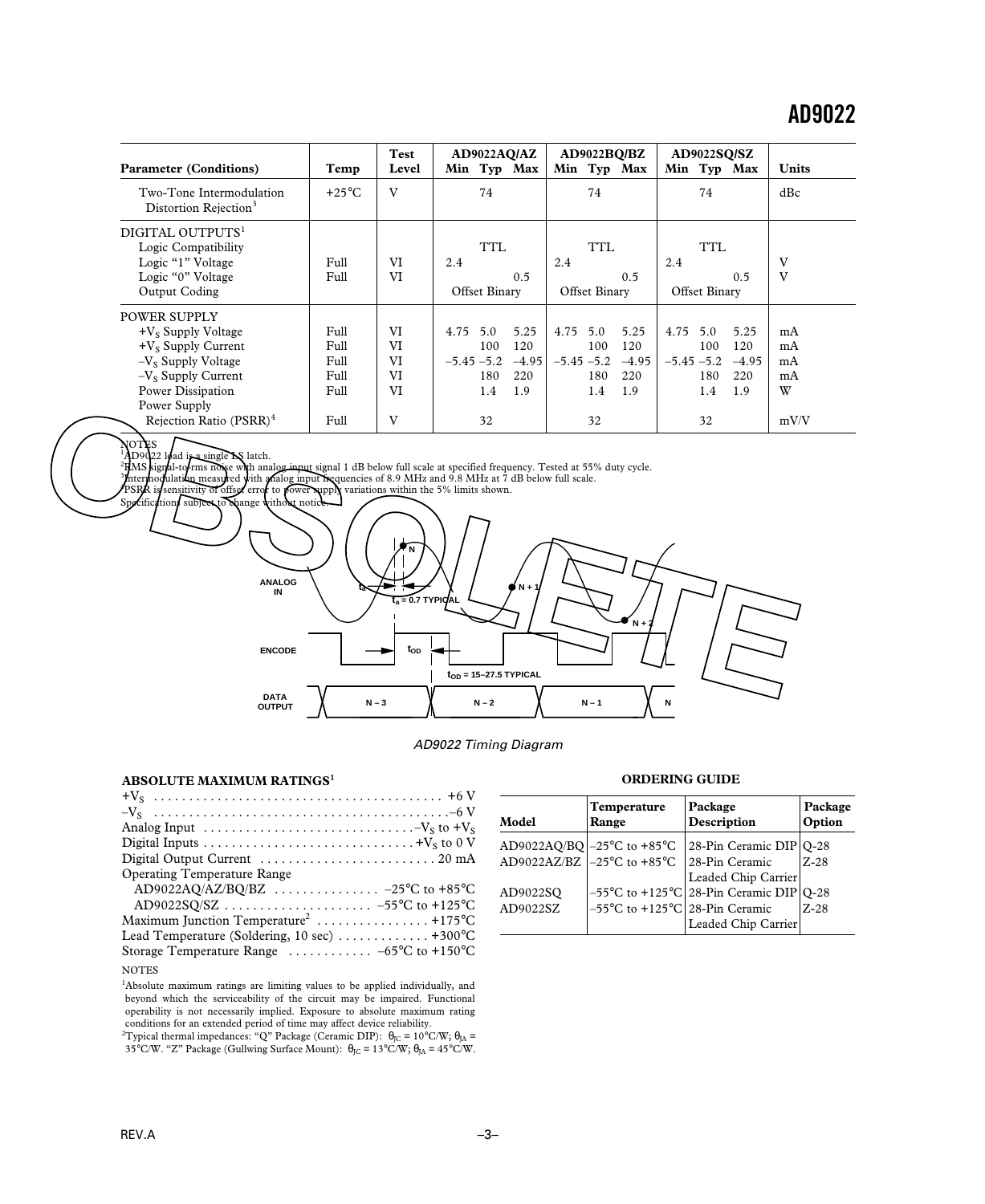#### **EXPLANATION OF TEST LEVELS**

### **PIN DESCRIPTIONS**





#### **PIN DESIGNATIONS**



**COMPENSATION (PIN 17) SHOULD BE CONNECTED TO -V<sub>S</sub> THROUGH 0.01µF**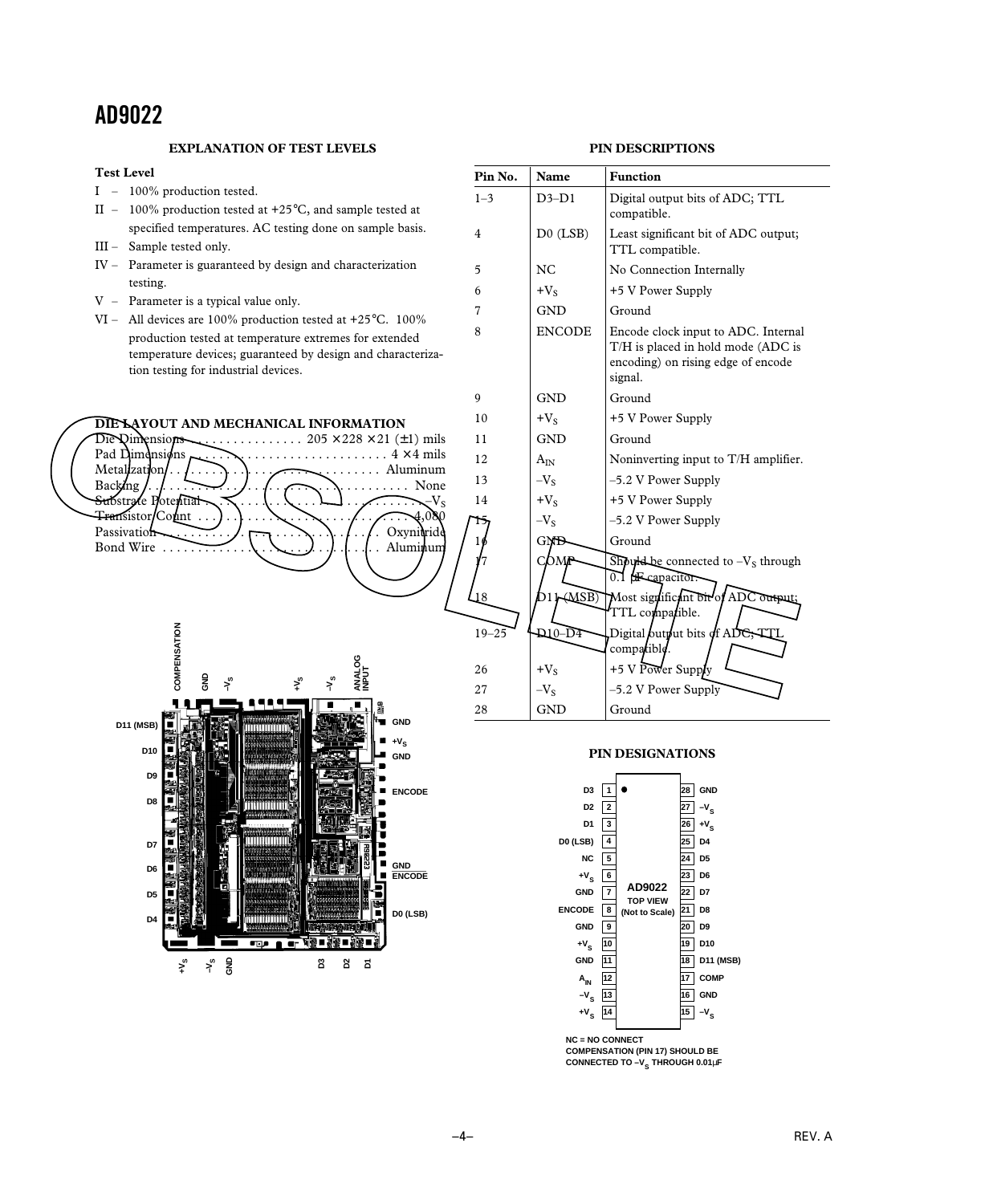#### **DEFINITIONS OF SPECIFICATIONS Analog Bandwidth** The analog input frequency at which the spectral power of the fundamental frequency (as determined by FFT analysis) is reduced by 3 dB. **Aperture Delay** The delay between the rising edge of the ENCODE command and the instant at which the analog input is sampled. **Aperture Uncertainty (Jitter)** The sample-to-sample variation in aperture delay. **Differential Nonlinearity** The deviation of any code from an ideal 1 LSB step. **Harmonic Distortion** The rms value of the fundamental divided by the rms value of the worst harmonic component. **Integral Nonlinearity** The deviation of the transfer function from a reference line meaured in fractions of 1 LSB using a "best straight line" determined by a least square curve fit. **Minimum Conversion Rate** The encode rate at which the SNR of the lowest analog signal frequency tested drops by no more than 3 dB below the guaranteed limit. **Maximum Conversion Rate** The encode rate at which parametric testing is performed. **Output Propagation Delay** The delay between the 50% point of the rising edge of the  $E$ CODE command and the time when all output data bits ar within valid logic levels. **Overvoltage Recovery Time** The amount of time required for the converter to recover to 12-bit accuracy after an analog input signal 150% of full scale is reduced to the full-scale range of the converter. **Power Supply Rejection Ratio (PSRR)** The ratio of a change in input offset voltage to a change in power supply voltage. **Signal-to-Noise Ratio (SNR)** The ratio of the rms signal amplitude to the rms value of "noise," which is defined as the sum of all other spectral components, including harmonics but excluding dc, with an analog input signal 1 dB below full scale. **Signal-to-Noise Ratio (Without Harmonics)** The ratio of the rms signal amplitude to the rms value of "noise," which is defined as the sum of all other spectral components, excluding the first five harmonics and dc, with an analog input signal 1 dB below full scale. **Transient Response** The time required for the converter to achieve 12-bit accuracy when a step function is applied to the analog input. **Two-Tone Intermodulation Distortion (IMD) Rejection** The ratio of the power of either of two input signals to the power of the strongest third-order IMD signal. Encode Input  $121$ **–VS**  Analog Input **ANALOG INPUT –VS +VS +VS 180 120**  10pl Output Stage **–VS 100 900**   $+V_S$ Compensation **20pF 50 PENSATIO**  $\mathbf{v}_\mathbf{e}$ **–VS ENCODE DIGITAL OUTPUT**   $Q + V_S$ Figure 1. Equivalent Circuits The deviation of the transfer function from a reference line mea-<br>
The deviation of the transfer function from a reference line mea-<br>
where in fracti<del>ons of 1.1SB</del> using a "best straight line" deter-<br>
minch by a less-squar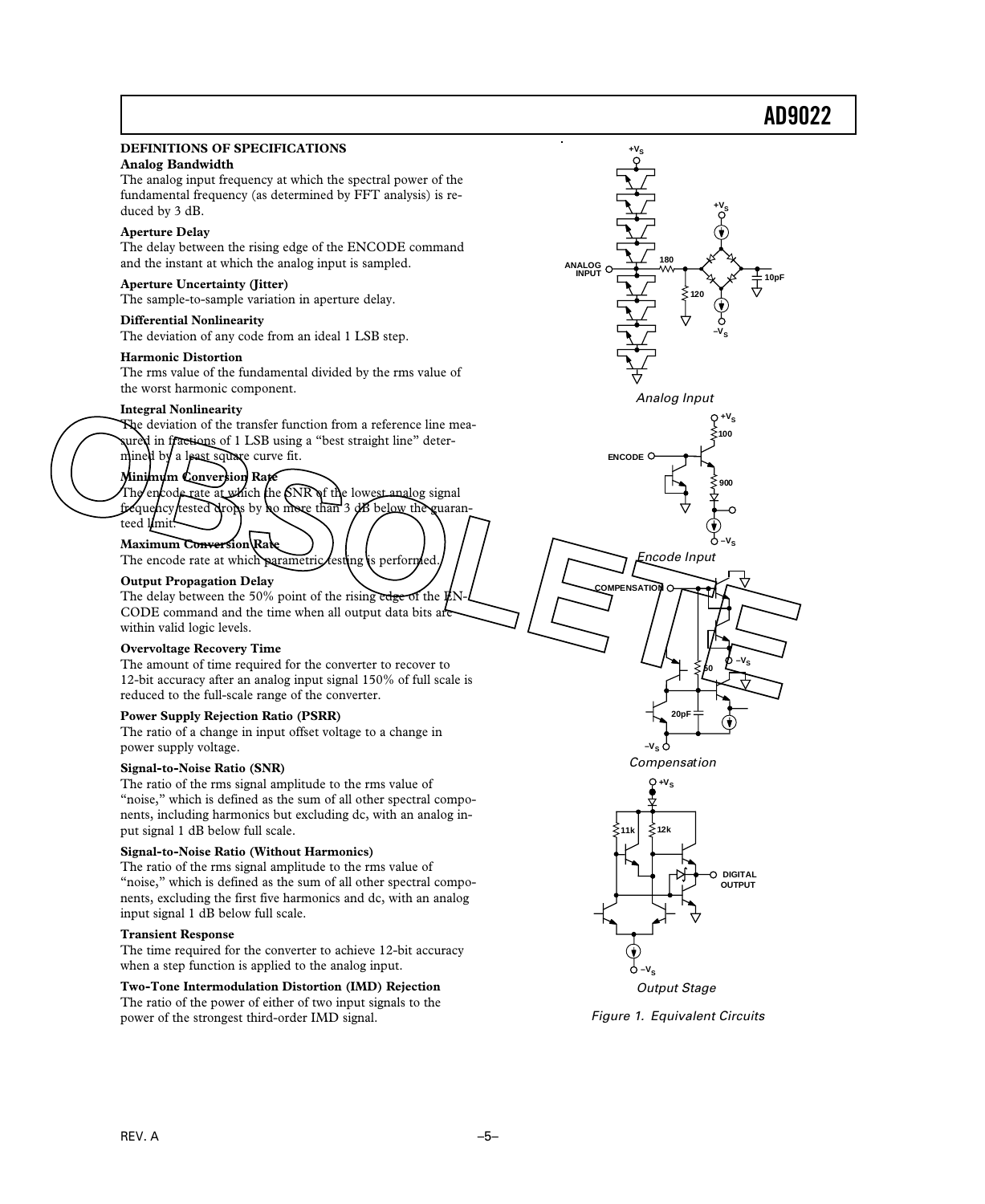### **AD9022 –Typical Characteristics**







**70**

**65**

**60**

**35**

**2.3 1.24**

**40**

**45**

g<br>8<br>50

**SNR – dB**

**55**

Figure 3. SNR and Harmonics vs. Encode Rate



Figure 4. Differential Nonlinearity vs. Output Code

Figure 6. SFDR and SNR vs. Analog Input Level

**5.3 11.3 7.3 9.6 13.3 15.3 17.3 ANALOG INPUT FREQUENCY – MHz**

Figure 5. Signal-to-Noise Ratio vs. Analog Input



Figure 7. SFDR and SNR vs. Analog Input Level

**19.3**

**–1**

**+25**°**C**

**–55**°**C**

**+125**°**C**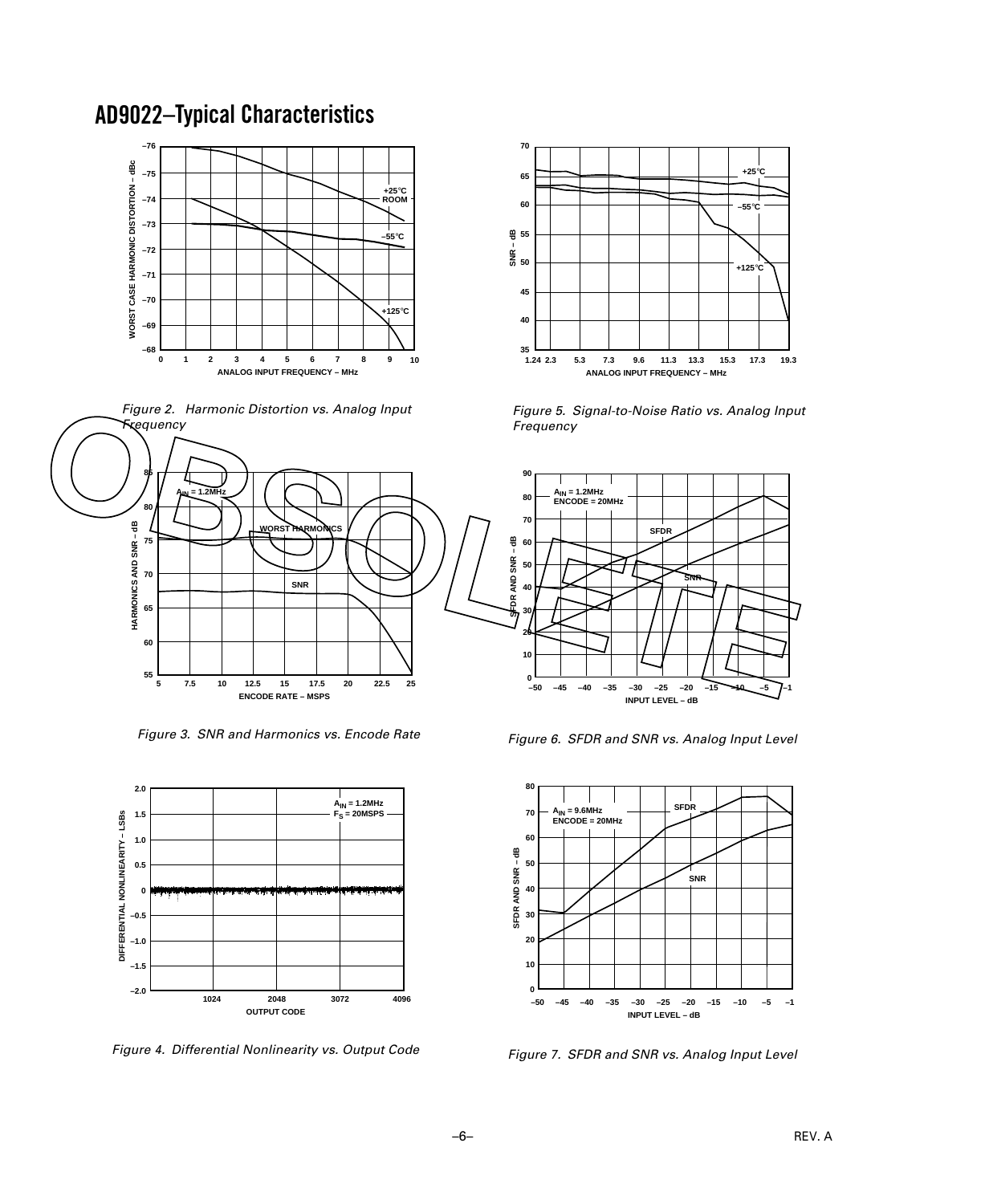











#### **THEORY OF OPERATION**

Refer to the block diagram.

The AD9022 employs a three-pass subranging architecture and digital error correction. This combination of design techniques ensures 12-bit accuracy at relatively low power.

Analog input signals are immediately attenuated through a resistor divider and applied directly to the sampling bridge of the

track-and-hold (T/H). The T/H holds whatever analog value is present when the unit is strobed with an ENCODE command. The conversion process begins on the rising edge of this pulse, which should conform to the minimum and maximum pulse width requirements shown in the specifications. Operation below the recommended encode rate (4 Msps) may result in excessive droop in the internal T/H devices–leading to large dc and ac errors.

The held analog value of the first track-and-hold is applied to a 5-bit flash converter and a second T/H. The 5-bit flash converter resolves the most significant bits (MSBs) of the held analog voltage. These 5 bits are reconstructed via a 5-bit DAC and subtracted from the original T/H output signal to form a residue signal.

A second T/H holds the amplified residue signal while it is encoded with a second 5-bit flash ADC. Again the 5 bits are reconstructed and subtracted from the second T/H output to form a residue signal. This residue is amplified and encoded with a 4 bit flash ADC to provide the 3 least significant bits (LSBs) of the digital output and one bit of error correction.

Digital Error Correction logic aligns the data from the three flash converters and presents the result as a 12-bit parallel digital word. The output stage of the AD9022 is TTL. Output data may be strobed on the rising edge of the ENCODE command.

#### **AD9022 IN RECEIVER APPLICATIONS**

Advances in semiconductor processes have resulted in low cost digital signal processing (DSP) and analog signal processing which  $\ell$ an help create cost effective alternative receiver designs. Today, an all-digital receiver allows tuning, demodulation, and detection of receiver signals in the digital domain. By digitizing IF signals directly and utilizing digital recumiques, if becomes possible to make significant improvements in receiver design. For high frequency IFs, the ADC is the key to the receiver's performance. Unfortunately, the specifications frequently used by receiver designers and analog-to-digital (ADC) manufacturers are often very different. Noise Figure and Intercept Point are common measures of noise and linearity in analog RF system design. ADCs are more frequently specified in terms of SNR and harmonic distortion.

#### **Noise**

Noise figure (NF) is a measure of receiver sensitivity and is defined as the degradation of signal-to-noise ratio (SNR) as a signal passes through a device. In equation form:

#### *NF* = *SNR* (*in*) – *SNR* (*out*)

Noise figure is a bandwidth invariant parameter for reasonably narrow bandwidths in most devices. The system noise figure for a combination of amplifiers and mixers, for instance, can be analyzed without regard to the information bandwidth.

Thermal noise contribution from the ADC behaves in a similar fashion; however, the spectral density of quantization noise is a function of the sample rate. In addition, the spectral density of the quantization noise is flat only in an ADC with perfect linearity, i.e., perfect 1 LSB step sizes.

To analyze the system noise performance, ADC noise figure is calculated by normalizing the SNR of the ADC output to a 1 Hz bandwidth. This result is given by:

$$
SNR (Hz) = SNR + 10 log_{10} (Fs/2)
$$
  
where Fs is the sample rate.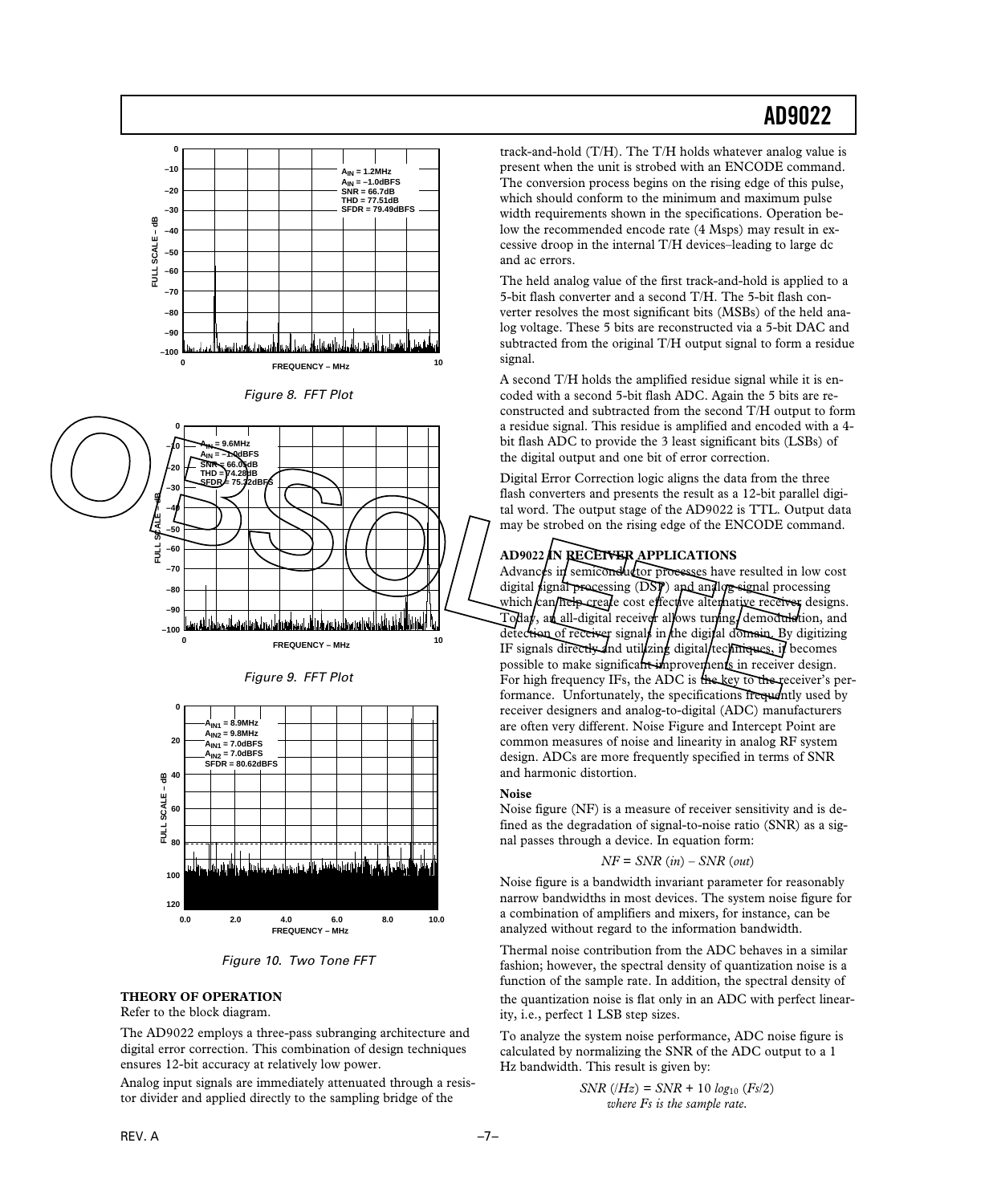This will be true only for converters in which perfect quantization noise dominates. There may be an upper sample rate, above which the thermal noise of the converter is the dominant source of noise. In this case, normalization would be based on the noise bandwidth of the ADC. For an AD9022 with a typical SNR of 64 dB and a sample rate of 20 Msps, the normalized SNR is equal to  $134$  dB ( $64 + 70$ ). Both thermal and quantization noise contribute to this number.

The SNR of the input is assumed to be limited by the thermal noise of the input resistance, or –174 dBm/Hz. The input signal level is +10 dBm (2 V p-p into 50  $\Omega$ ). Noise figure of the ADC can be calculated by:

*NF* = *SNR* (*in*) – *SNR* (*out*) = [+10 – (174)] – 134 = 50 *dB*

Most ADCs detect input voltage levels, not power. Consequently, the input SNR can be determined more accurately by determining the ratio of the signal voltage to the noise voltage of the terminating resistor. However, both the input signal and noise voltage delivered to the ADC are also a function of the source impedance. The dependence of NF on sample rate, linearity, source/and terminating impedances, and the number of assum ptions that are required highlight the weakness of using NF as a figure of merit for an ADC. The rather large number that results/bolsters this belief by indicating the ADC is often the weakest link in the signal processing path.

#### **Linearity**

The Third Order intercept point for a linear device (with some nonlinearity) is a good way to predict 3rd order spurious signals as a function of input signal level. For an ADC, however, this in an invalid concept except with signals near full scale. As the input signal is reduced, the performance burden shifts from the input track-and-hold (T/H) to the encoder. This creates a nonlinear function, as contrasted with the third order intercept behavior, which predicts an improvement in dynamic range as the signal level is decreased.

For signals near full scale, the intercept point is calculated the same as any device:

*Intercept Point* = [*Harmonic Suppression*/(*N* –1)] + *Input Power where*  $N =$  *the order of the IMD* (3 in this case)

*AD*9022 *Intercept Point* = 80/2 + 3 *dBm* (7 *dBm below full scale*)  $= 43$  dBm

For signals below this level, the spurious free dynamic range (SFDR) curves shown in the data sheet are a more accurate predictor of dynamic range. The SFDR curve is generated by measuring the ratio of the signal (either tone in the two-tone measurement) to the worst spurious signal which is observed as the analog input signal amplitude is swept.

The worst spurious signal is usually the second harmonic or 3rd order IMD. Actual results are shown on several plots. The straightline with a slope of one is constructed at the point where the worst SFDR touches the line. This line, extrapolated to full scale, gives the SFDR of the ADC. This value can then be used to predict the dynamic range by simply subtracting the input level from the SFDR.

It should be noted that all SFDR lines are constructed to be valid only below a certain level below full scale. Above these points, the linearity of the device is dominated by the nonlinearities of the front end and best predicted by the intercept point.

#### **AD9022 NOISE PERFORMANCE**

High speed, wide bandwidth ADCs such as the AD9022 are optimized for dynamic performance over a wide range of analog input frequencies. However, there are many applications (Imaging, Instrumentation, etc.) where dc precision is also important. Due to the wide input bandwidth of the AD9022 for a given input voltage, there will be a range of output codes which may occur. This is caused by unavoidable circuit noise within the wideband circuits in the ADC. If a dc signal is applied to the ADC and several thousand outputs are recorded, a distribution of codes such as that shown in the histogram below may result.



The correct code appears most of the time, but adjacent codes also appear with reduced probability. If a normal probability density curve is fitted to this Gaussian distribution of codes, the standard deviation will be equal to the equivalent input  $f$ ms noise of the ADC. The rms noise may also be approximated by converting the SNR, as measured by a low frequency FFT, to an equivalent input noise. This method is accurate only if the SNR performance is dominated by random thermal noise (the low frequency SNR without harmonics is the best measure). Sixty-three dB equates to 1 LSB rms for a 2 V p-p (0.707 V rms) input signal. The AD9022 has approximately 0.5 LSB of rms noise or a noise limited SNR of 69 dB, indicating that noise alone does not limit the SNR performance of the device (quantization noise and linearity are also major contributors).

This thermal noise may come from several sources. The drive source impedance should be kept low to minimize resistor thermal noise. Some of the internal ADC noise is generated in the wideband T/H. Sampling ADCs generally have input bandwidths which exceed the Nyquist frequency of one-half the sampling rate. (The AD9022 has an input bandwidth of over 100 MHz, even though the sampling rate is limited to 20 Msps.)

Wide bandwidth is required to minimize gain and phase distortion and to permit adequate settling times in the internal amplifiers and T/Hs. But a certain amount of unavoidable noise is generated in the T/H and other wideband circuits within the ADC; this causes variation in output codes for dc inputs. Good layout, grounding, and decoupling techniques are essential to prevent external noise from coupling into the ADC and further corrupting performance.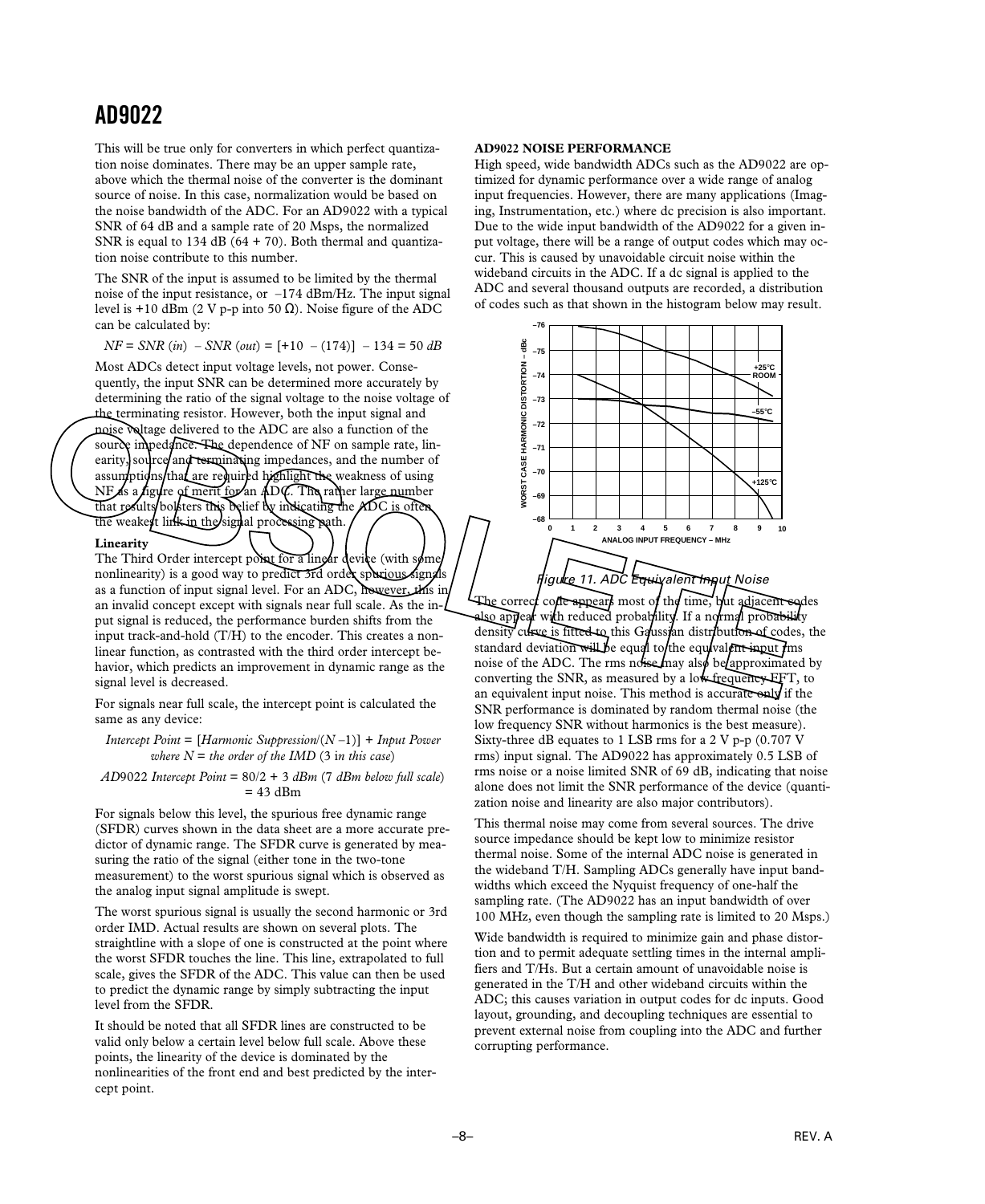#### **USING THE AD9022 Layout Information**

Preserving the accuracy and dynamic performance of the AD9022 requires that designers pay special attention to the layout of the printed circuit board.

Analog paths should be kept as short as possible and be properly terminated to avoid reflections. The analog input connection should be kept away from digital signals paths; this reduces the amount of digital switching noise which is capacitively coupled into the analog section. Digital signal paths should also be kept short, and run lengths should be matched to avoid propagation delay mismatch. The AD9022 digital outputs should be buffered or latched close to the device (<2 cm). This prevents load transients which may feed back into the device.

In high speed circuits, layout of the ground is critical. A single, low impedance ground plane on the component side of the board is recommended. Power supplies should be capacitively coupled to the ground plane with high quality  $0.1 \mu$ F chip capacitors to reduce noise in the circuit. All power pins of the  $\text{AD}9022$  should be bypassed individually. The compensation p $\ln$  (COMP/Pin 17) should be bypassed directly to the  $-V<sub>S</sub>$ upply (Pin 15) as close to the part as possible using a 0.1  $\mu$ F chip capacitor.

Multilayer boards allow designers to hay out signal traces without interrupting the ground plane, and provide low impedance ground planes. In systems with dedicated analog and digital grounds, all grounds for the AD9022 should be connected to the analog ground plane.

In systems using multilayer boards, dedicated power planes are recommended to provide low impedance connections for device power. Sockets limit dynamic performance and are not recommended for use with the AD9022.

#### **Timing**

Conversion by the AD9022 is initiated by the rising edge of the ENCODE clock (Pin 8). All required timing is generated internal to the ADC. Care should be taken to ensure that the encode clock to the AD9022 is free from jitter that can degrade dynamic performance. The clock driver should be compatible with TTL LS logic series devices. Drivers with excessive slew rate or overdrive will degrade the dynamic performance of the AD9022.

Pulse width of the ADC encode clock must be controlled to ensure the best possible performance. Dynamic performance is guaranteed with a clock pulse HIGH minimum of 25 ns. Operation with narrower pulses will degrade SNR and dynamic performance. From a system perspective, this is generally not a problem, because a simple inverter can be used to generate a suitable clock if the system clock is less than 25 ns wide.

The AD9022 provides latched data outputs. Data outputs are available two pipeline delays and one propagation delay after the rising edge of the encode clock (refer to the AD9022 Timing Diagram). The length of the output data lines and the loads placed on them should be minimized to reduce transients within the AD9022; these transients can detract from the converter's dynamic performance.

Operation at encode rates less than 4 Msps is not recommended. The internal track-and-hold saturates, causing erroneous conversions. This T/H saturation precludes clocking the AD9022 in a burst mode.

The duty cycle of the encode clock for the AD9022 is critical for obtaining rated performance of the ADC. Internal pulse widths within the track-and-hold are established by the encode command pulse width; to ensure rated performance, minimum and maximum pulse width restrictions should be observed. Operation at 20 Msps is optimized when the duty cycle is held at 55%.

#### **Analog Input**

The analog input (Pin 12) voltage range is nominally  $\pm 1.024$ volts. The range is set with an internal voltage reference and cannot be adjusted by the user. The input resistance is  $300 \Omega$ and the analog bandwidth is 110 MHz, making the AD9022 useful in undersampling applications.

The AD9022 should be driven from a low impedance source. The noise and distortion of the amplifier should be considered to preserve the dynamic range of the AD9022.

#### **Power Supplies**

The power supplies of the AD9022 should be isolated from the supplies used for noisy devices (digital logic especially) to reduce the amount of noise coupled into the ADC. For optimum performance, linear supplies ensure that switching noise from the supplies does not introduce distortion products during the encoding process. If switching supplies must be used, decoupling recommendations above are critically important. The PSRR of the AD9022 is a function of the ripple frequency present on the supplies. Clearly, power supplies with the lowest possible *frequency* should be selected. board is recommended. Power supplies should be capacity of the AD9022 should be isolated in the propose of the comments of the circuit. All power pins of the duce the amount of noise coupled into the ADC. For organization

### **AD9022 EVALUATION BOARD**

The evaluation board for the  $AD9022$  (AD9022/PCB) provides an easy and flexible method for evaluating the ADC's performande without (or prior to) developing a user-specific printed circuit board. The two-sided board includes a reconstruction DAC and digital output interface; and uses the layout and applications suggestions outlined above.  $\bf{t}_{\text{L}}$  is available from Analog Devices at nominal cost.

#### **Input/Output/Supply Information**

Power supply, analog input, clock connections, and reconstructed output (RC OUTPUT) are identified by labels on the evaluation board.

Operation of the evaluation board will conform to the following characteristics:

| Parameter        | <b>Typical</b> | <b>Units</b> |  |
|------------------|----------------|--------------|--|
| Supply Current   |                |              |  |
| $+5V$            | 150            | mA           |  |
| $-5V$            | 300            | mA           |  |
| $A_{IN}$         |                |              |  |
| Impedance        | 51             | Ω            |  |
| Voltage Range    | ±1.024         | v            |  |
| <b>CLOCK</b>     |                |              |  |
| Impedance        | 51             | Ω            |  |
| Frequency        | 20             | <b>Msps</b>  |  |
| <b>RC OUTPUT</b> |                |              |  |
| Impedance        | 51             | Ω            |  |
| Voltage Range    | $0$ to $-1$    | v            |  |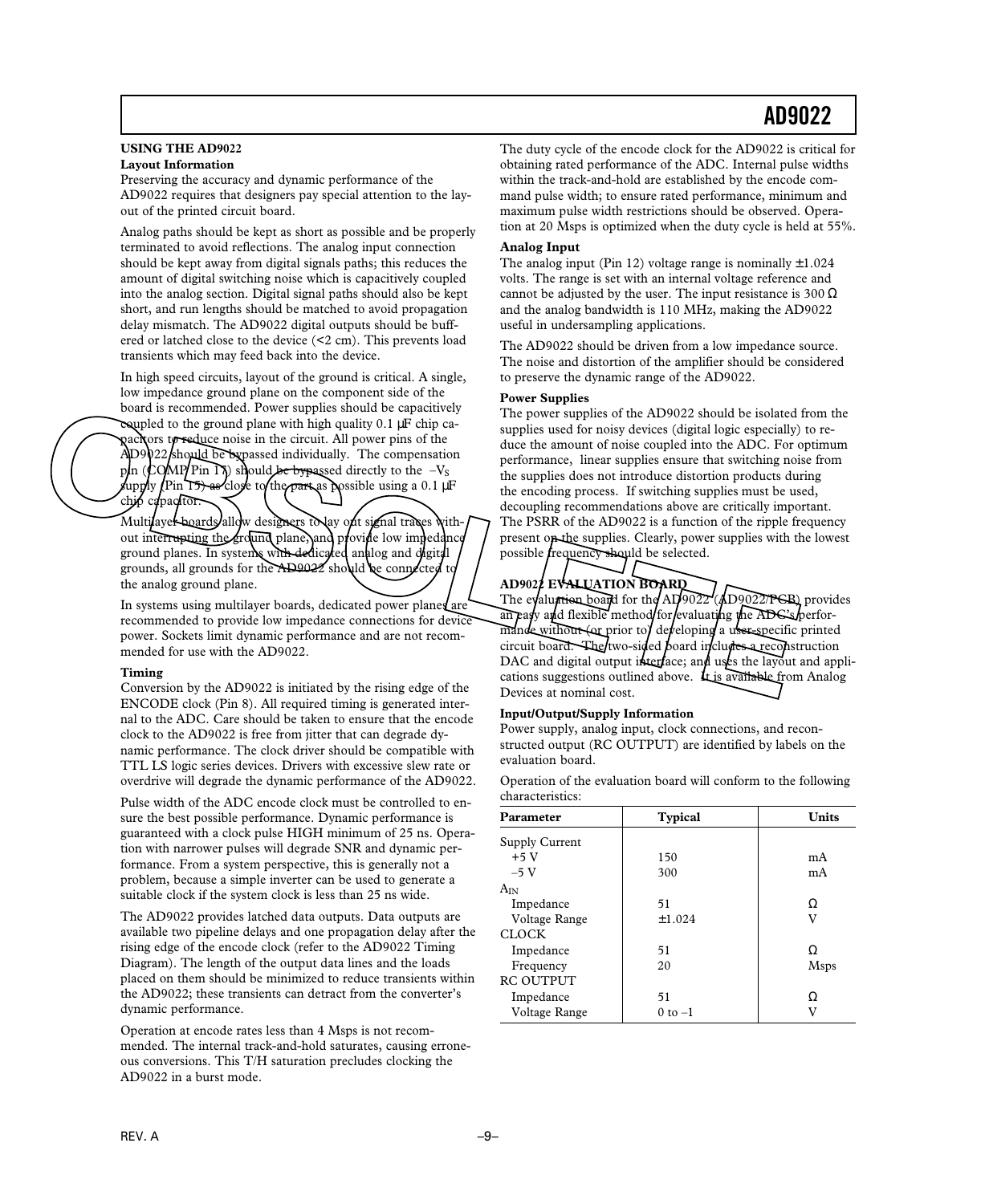#### **Analog Input**

Analog input signals can be fed directly into the device under test input  $(A_{IN})$ . The  $A_{IN}$  input is terminated at the device with a 62 Ω resistor to give a parallel equivalent of 51 Ω (62 Ω||300 Ω).

#### **DAC Reconstruction**

The AD9022 evaluation board provides an on-board AD9713B reconstruction DAC for observing the digitized analog input

signal. The AD9713B is terminated into 51  $\Omega$  to provide a 1 V p-p signal at the output (RC Output).

#### **Output Data**

The output data bits are latched with two 74LS574 latches which drive a 40-pin connector (AMP p/n 102153-09). The data and clock signals are available at the connector per the pin assignments shown on the schematic of the evaluation board. Data is latched on the rising edge of the encode clock.



Figure 12. AD9022/PCB Evaluation Board Schematic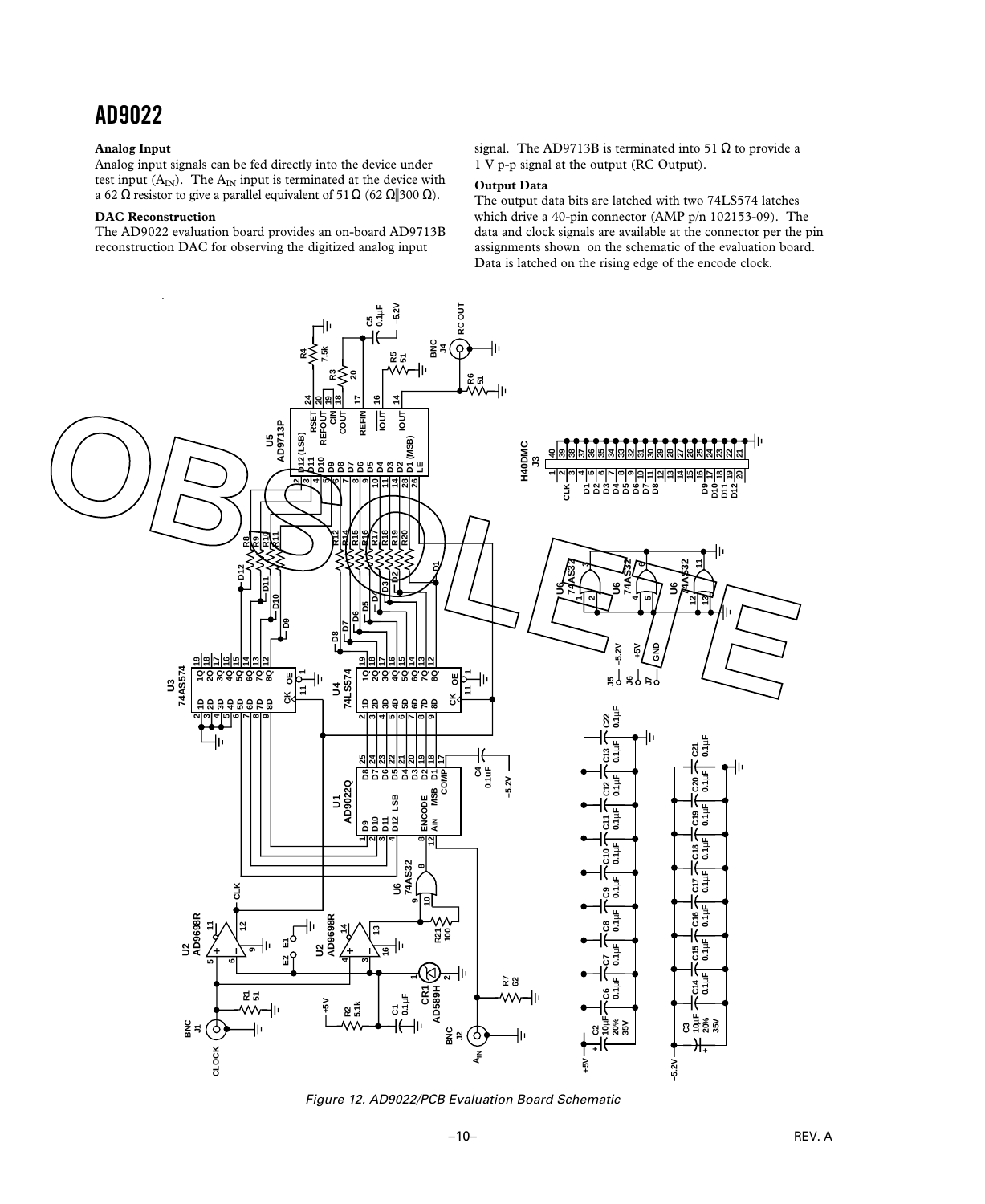

Figure 14. Center of Board, Viewed From Top